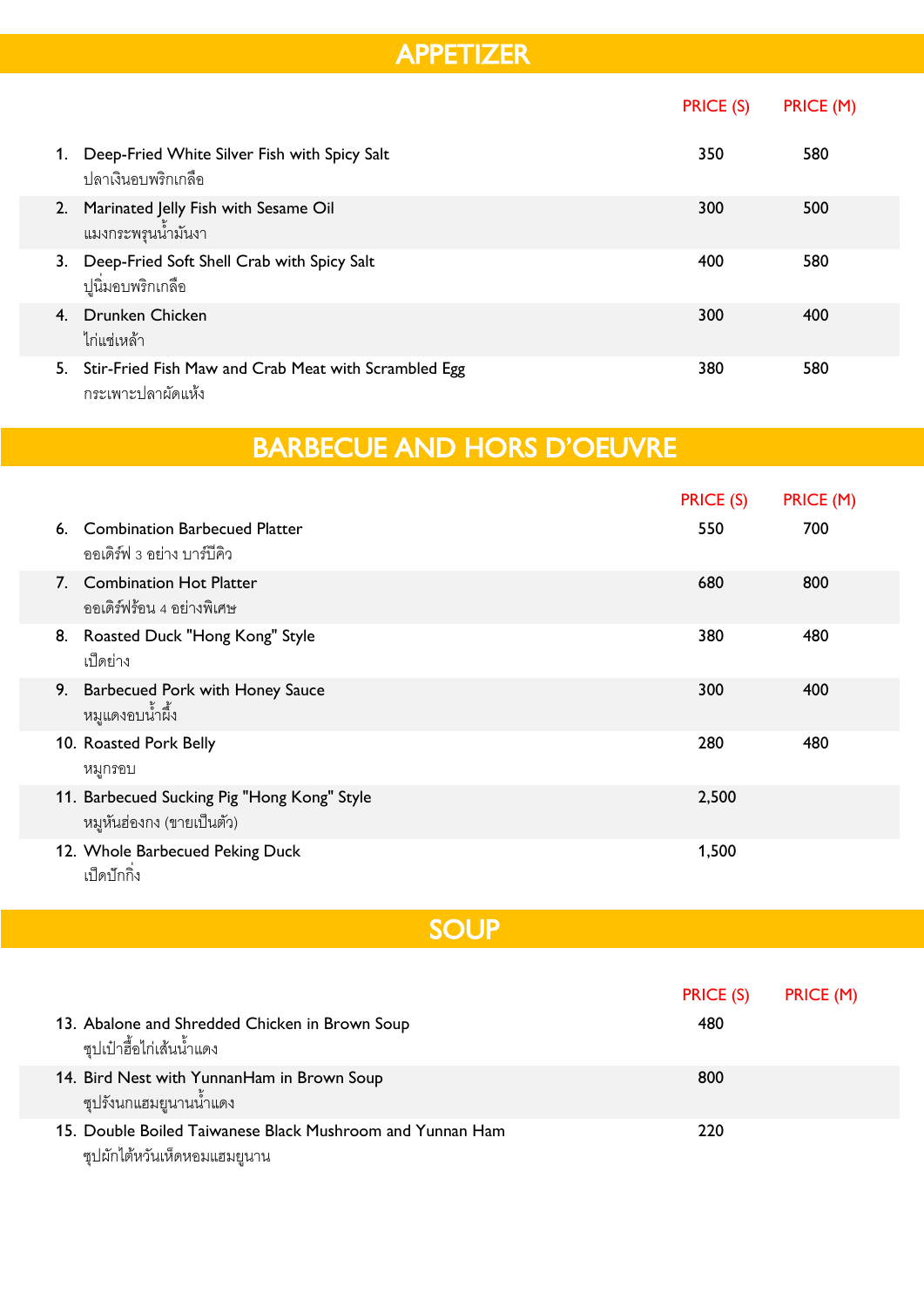|                                                                                                    | <b>PRICE (S)</b> | PRICE (M) |  |  |
|----------------------------------------------------------------------------------------------------|------------------|-----------|--|--|
| 16. Monk Jumping Over The Wall Soup / per person<br>ี พระกระโดดกำแพง (ขายแยกเป็นถ้วย)              | 2,000            |           |  |  |
| 17. Bird's Nest Soup with Crab Meat<br>ซุปรังนกเนื้อปู                                             | 800              |           |  |  |
| 18. Double Boiled Fish Maw with Black Mushroom Soup<br>ี ซุปกระเพาะปลาสดเห็ดห <sub>ื</sub> อมน้ำใส | 650              |           |  |  |
| 19. Double Boiled Fish Maw Dried Scallop soup<br>ชุปกระเพาะปลาสดกังป๋วยน้ำใส                       | 680              |           |  |  |
| 20. Seafood and Bean Curd Combination in Brown Soup<br>ซุปเต้าหู้ซีฟู๊ด                            | 220              |           |  |  |
| 21. Hot and Sour Soup with Seafood<br>ซุปเสฉวนซีฟุ๊ด                                               | 220              |           |  |  |
| 22. Corn Soup with Crab Meat<br>ซุปข้าวโพดเนื้อปู                                                  | 280              |           |  |  |

# ABALONE, SEA CUCUMBER

|                                                                                       | PRICE (S) | PRICE (M) |
|---------------------------------------------------------------------------------------|-----------|-----------|
| 23. Braised Whole Abalone with Oyster Sauce<br>สเต๊กเป๋าสี้คน้ำมันหค <sub>ั</sub> ย   | 1,700     |           |
| 24. Braised Sea Cucumber and Black Mushroom in Brown Sauce<br>ปลิงทะเลเห็ดหอมน้ำแดง   | 750       |           |
| 25. Braised Sea Cucumber and Abalone in Brown Sauce<br><u> ปลิงทะเลเป๋าสี้คน้ำแดง</u> | 1,800     | 2,600     |
| 26. Braised Sea Cucumber and Fish Maw in Brown Sauce<br>ปลิงทะเลกระเพาะปลาน้ำแดง      | 1.500     | 2,300     |
| 27. Braised Abalone with Hong Kong Kailan<br>เป๋าสื้อตัวเล็กเจี๋ยนคะน้าฮ่องกง         | 1,000     | 2,100     |
| 28. Braised Abalone with Goose Webs in Clay Pot<br>เป๋าสื้อตัวเล็กอบขาห่านหม้อดิน     | 1,500     | 2,400     |





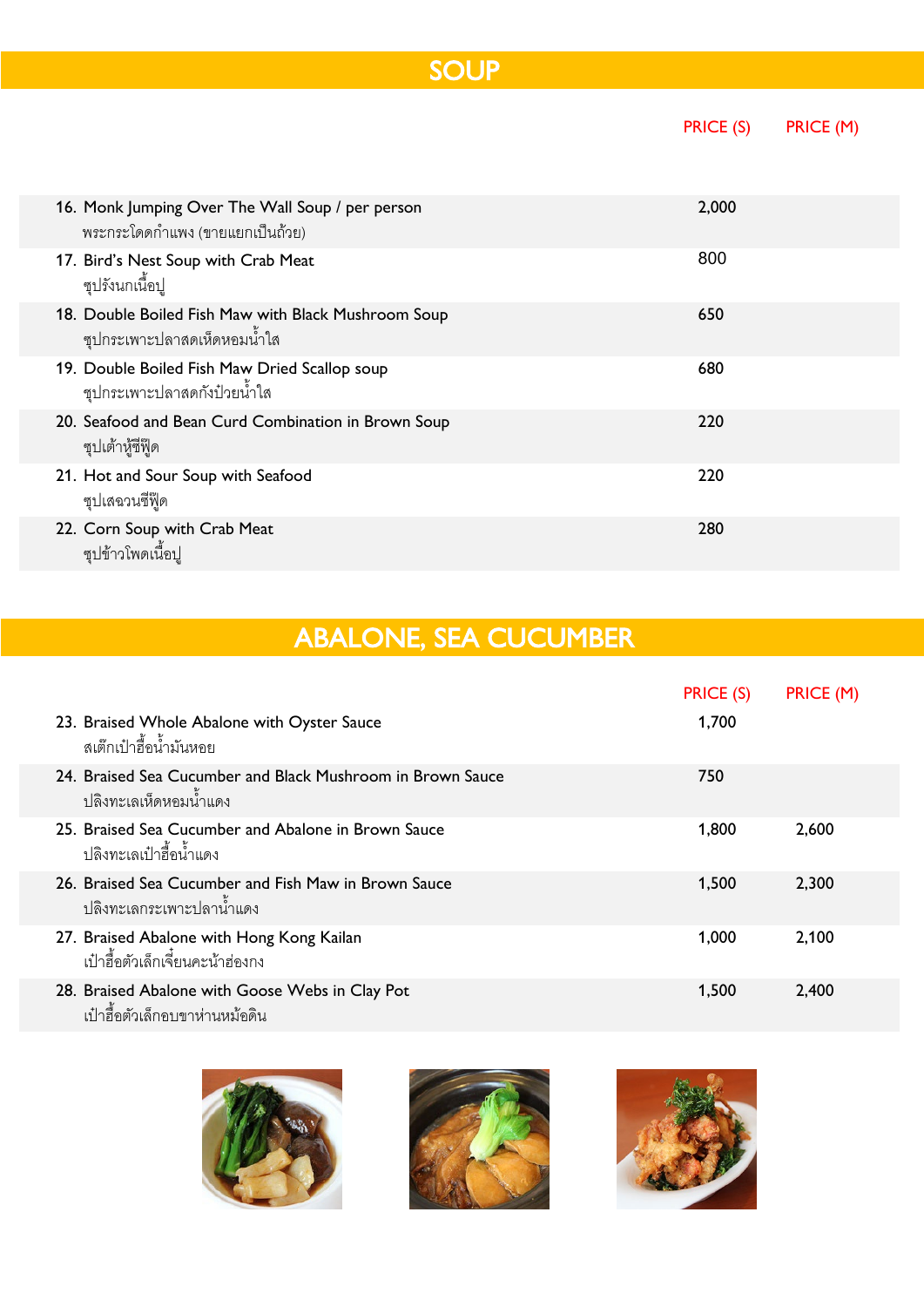# SEAFOOD

|                                                                                                 | PRICE (S) | PRICE (M) |
|-------------------------------------------------------------------------------------------------|-----------|-----------|
| 29. Wok-Fried Prawns with Celery<br>กุ้งผัดคื่นไช่ฝรั่ง                                         | 400       | 600       |
| 30. Wok-Fried Tiger Prawns with X.O. Sauce<br>กุ้งลายเสื้อผัดเอ็กซ์โอซอส                        | 400       | 600       |
| 31. Wok-Fried Sea Conch with Broccoli<br>หอยสังข์ผัดบรอกโคลี่                                   | 780       | 1,100     |
| 32. Wok-Fried U.S. Scallops and Asparagus with Spicy Sauce<br>หอยเชลล์ USผัดหน่อไม้ฝรั่งซอสพริก | 680       | 980       |
| 33. Wok-Fried U.S. Scallops with Black Bean Sauce<br>หอยเชลล์ USผัดเต้าซี่                      | 680       | 980       |
| 34. Steamed Scallops with Garlic in Soya Sauce<br>หอยเชลล์นึ่งกระเทียมทอง                       | 680       | 980       |
| 35. Deep-Fried Snow Fish with Soya Sauce<br>ปลาหิมะทอดราดซี่อิ้วฮ่องกง                          | 500       |           |
| 36. Poached Sliced Sea Conch with Soya Sauce<br>หอยสังข์แปะซะ                                   | 780       | 1,200     |
| 37. Steamed Tiger Prawn with Golden Garlic<br>กุ้งลายเสื้อนึ่งกระเทียมทอง                       | 400       | 600       |
| 38. Deep-Fried Sesame Tiger Prawns with Mayonnaise<br>กุ้งลายเสือทอดครีมสลัด                    | 480       | 680       |
| 39. Sizzling Prawns with Black Pepper Sauce<br>กุ้งผัดพริกไทยดำ                                 | 480       | 680       |
| 40. Wok-Fried Tiger Prawns with Passion Sauce<br>กุ้งลายเสื้อทอดราดซอสเสาวรส                    | 500       | 700       |
| 41. Wok-Fried Fresh Scallop with Macadamia<br>หอยเชลล์ผัดถั่วแมคคาเดเมีย                        | 580       | 900       |
| 42. Deep-Fried Minced Prawns Stuffed with Almond<br>กุ้งบดอัลมอนด์ทอด                           | 320       | 520       |
| 43. Sizzling Fried Snow Fish with Black Pepper Sauce<br>ปลาหิมะตอสพริกไทยดำ                     | 480       |           |
| 44. Steamed Sand Goby with Soya Sauce<br>ปลาบู่นึ่งซี่อิ๊วฮ่องกง                                | 1,500     |           |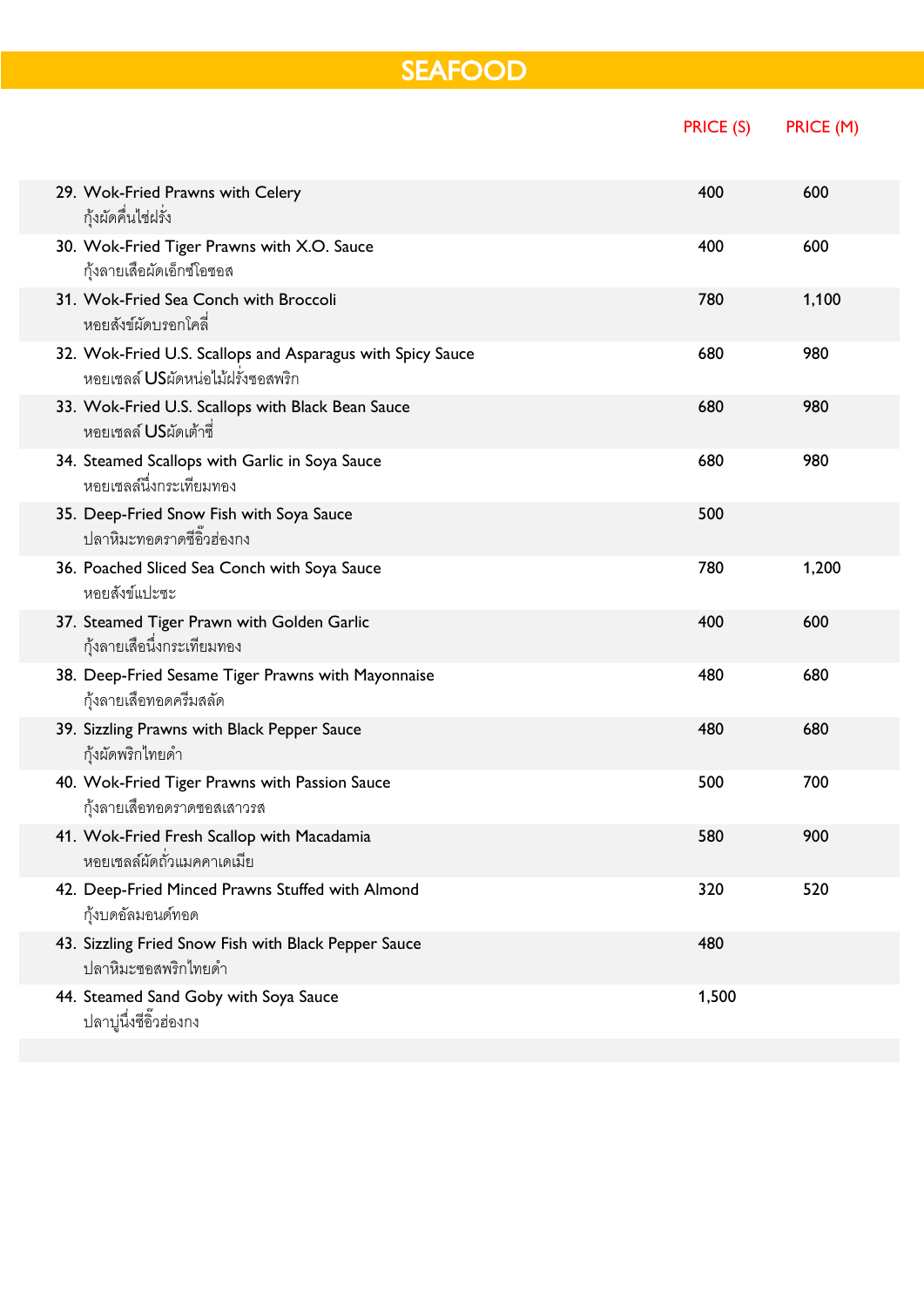|                                                                         | <b>SEAFOOD</b> | PRICE (S) PRICE (M) |  |
|-------------------------------------------------------------------------|----------------|---------------------|--|
| 45. Steamed Black Grouper with Soya Sauce<br>ปลาเก๋าดำนึ่งซี่อิ๊วฮ่องกง |                | 1,600               |  |
| 46. Steamed Sea Bass with Soya Sauce<br>ปลากระพงขาวนึ่งซี่อิ๊วฮ่องกง    |                | 1,000               |  |
| 47. Steamed Snow Fish with Soya Sauce<br>ปลาหิมะนึ่งชี่อิ๊วฮ่องกง       |                | 480                 |  |

| LAMB, BEEF, PORK |  |  |  |
|------------------|--|--|--|

|                                                                                           | <b>PRICE (S)</b> | PRICE (M) |
|-------------------------------------------------------------------------------------------|------------------|-----------|
| 48. Pan-Fried Rack of Lamb with Black Peppercorn Sauce<br>์ ซี่โครงแกะพริกไทดำ            | 480              | 700       |
| 49. Fried Pork Tenderloin with Red Wine Sauce<br>หมูลันในซอสเหล้าแดง                      | 400              | 580       |
| 50. Sweet and Sour Pork<br>หมูผัดเปรี้ยวหวาน                                              | 320              | 420       |
| 51. Fried Fillet Mignon "Hong Kong" Style<br>เนื้อสันในฮ่องกง                             | 580              | 800       |
| 52. Wok-Fried Beef with Leek<br>เนื้อผัดต้นกระเทียม                                       | 350              | 500       |
| 53. Wok-Fried Pork and Hong Kong Kailan with Oyster Sauce<br>หมูผัดน้ำมันหอยคะน้ำฮ่องกง   | 350              | 500       |
| 54. Wok-Fried Pork with Leek<br>หมูผัดต้นกระเทียม                                         | 350              | 500       |
| 55. Wok-Fried Pork with X.O. Sauce<br>หมูผัดซอสเอ็กซ์โอ                                   | 350              | 500       |
| 56. Wok-Fried Bean Curd and Minced Pork Szechuan Style<br>เต้าหู้หมูลับสไตล์เสฉวน         | 280              | 400       |
| 57. Wok-Fried Beef and Hong Kong Kailan with Oyster Sauce<br>เนื้อผัดน้ำมันหอยคะน้าฮ่องกง | 350              | 500       |
| 58. Wok-Fried Beef with Szechuan Sauce<br>ے آگ                                            | 350              | 500       |





## **CHICKEN**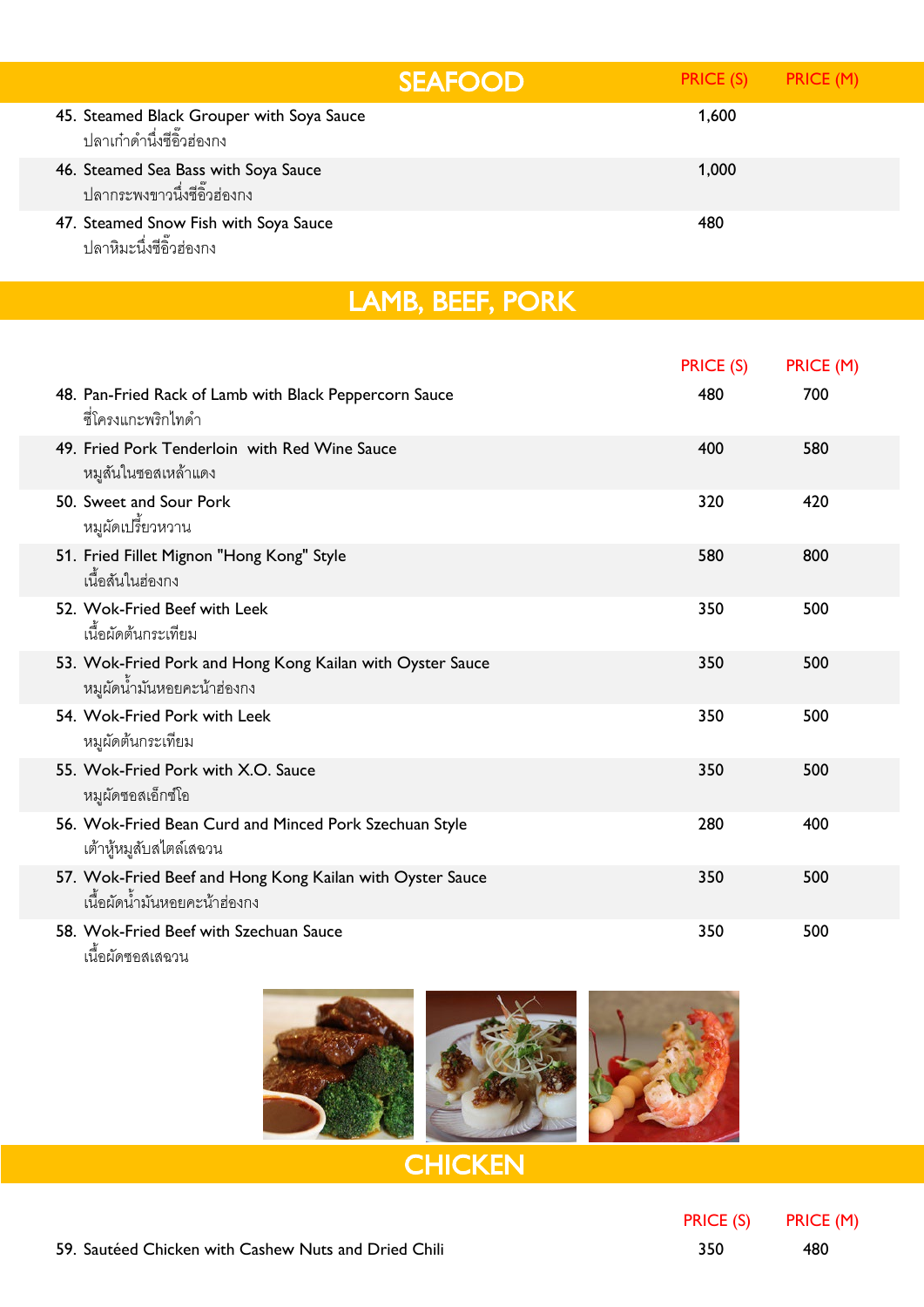ไก่ผัดเม็ดมะม่วงหิมพานต์ใส่พริก

| 60. Steamed Chicken with Chinese Ham and Mushroom<br>ไก่นึ่งแฮมจีน                  | 350 | 480 |
|-------------------------------------------------------------------------------------|-----|-----|
| 61. Wok-Fried Chicken and Shallots with Black Beans Sauce<br>ไก่ผัดหอมแดงซอสเต้าซี่ | 350 | 480 |
| 62. Crispy Chicken with Lemon Sauce<br>ไก่ทอดราดซอสมะนาว                            | 350 | 480 |

## BEAN CURD AND VEGETABLE

|                                                                                                    | <b>PRICE (S)</b> | PRICE (M) |
|----------------------------------------------------------------------------------------------------|------------------|-----------|
| 63. Assorted Seafood and Bean Curd in Clay Pot<br>เต้าหู้ซี่ฟู้ดหม้อดิน                            | 480              | 680       |
| 64. Assorted Seafood and Bean Curd with X.O. sauce in Clay Pot<br>เต้าหู้ซี่ฟู้ดเอ็กซ์โอซอสหม้อดิน | 480              | 680       |
| 65. Sautéed Vegetable with Crab Meat<br>ผัดผักราดเนื้อปู                                           | 450              | 700       |
| 66. Sautéed Asparagus in Supreme Sauce<br>หน่อไม้ฝรั่งยอดซุป                                       | 300              | 400       |

## RICE AND NOODLES

|                                                                                        | PRICE (S) | PRICE (M) |  |
|----------------------------------------------------------------------------------------|-----------|-----------|--|
| 67. Fried Rice Noodles with Grouper in Black Bean Sauce<br>ก๋วยเตี๋ยวราดหน้าปลาเต้าซี่ | 380       | 500       |  |
| 68. Fried Rice Noodles with Beef<br>ก๋วยเตี๋ยวราดหน้าเนื้อ                             | 300       | 480       |  |
| 69. Fried Rice Noodles with Pork<br>ก๋วยเตี๋ยวราดหน้าหมู                               | 300       | 480       |  |
| 70. Wok-Fried Egg Noodles Fu-Kien Style<br>บะหมี่ผัดฮกเกี้ยน                           | 320       | 480       |  |
| 71. Fried Egg Noodles with Shredded Chichen<br>โกยซี่หมี่                              | 350       | 480       |  |

| <b>RICE AND NOODLES</b>                                                                 |           |           |  |  |
|-----------------------------------------------------------------------------------------|-----------|-----------|--|--|
|                                                                                         | PRICE (S) | PRICE (M) |  |  |
| 72. Wok-Fried Rice Noodle With Beef and X.O. Sauce<br>ก๋วยเตี๋ยวผัดแห้งเนื้อเอ็กซ์โอซอส | 350       | 480       |  |  |
| 73. Fried Rice Noodles with Seafood<br>ก๋วยเตี๋ยวราดหน้าทะเล                            | 380       | 560       |  |  |
| 74. Fried Rice Noodles with Seafood X.O. Sauce<br>ก๋วยเตี๋ยวราดหน้าทะเลเอ็กซ์โอซอส      | 380       | 580       |  |  |